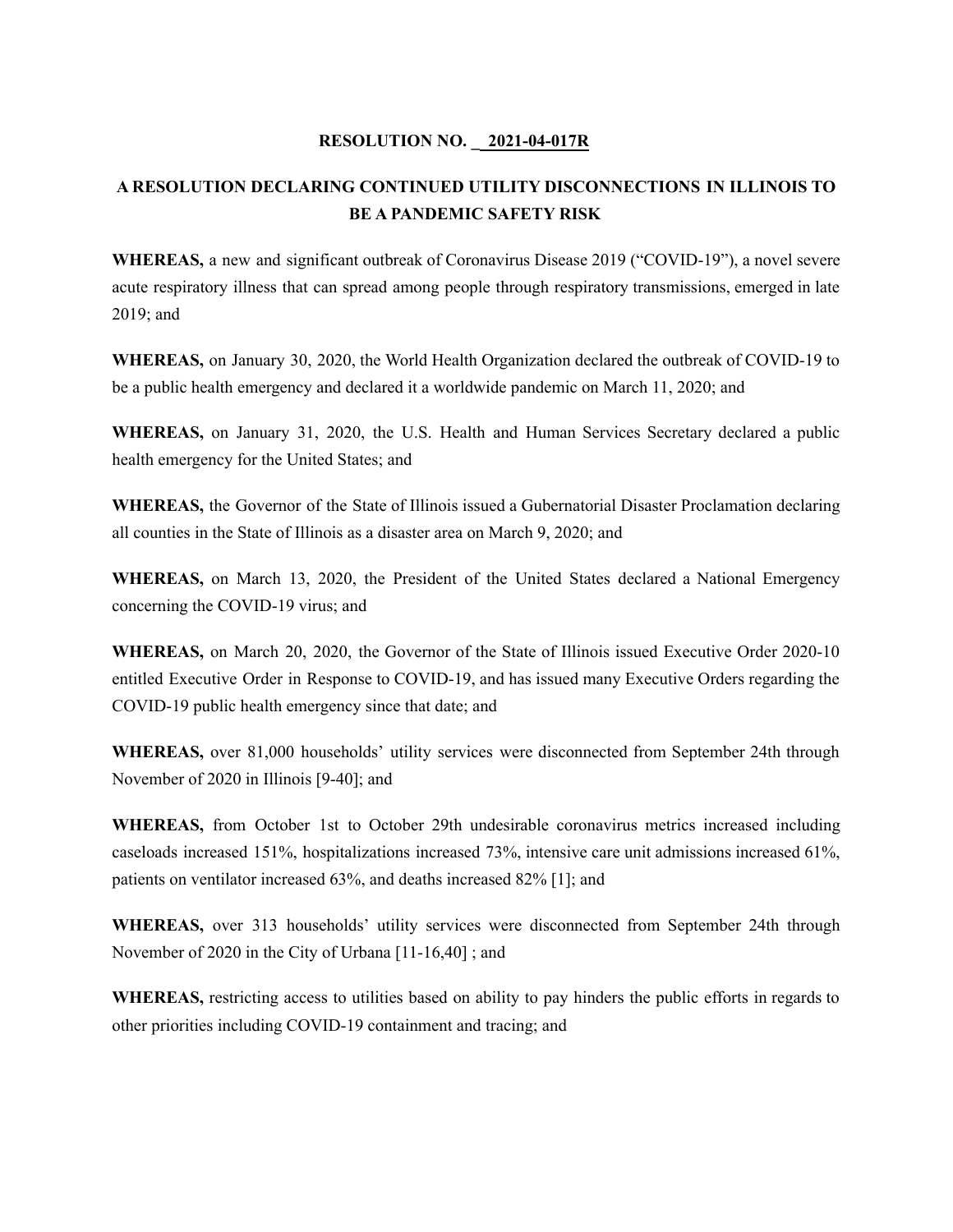**WHEREAS,** over 121 water disconnections have continued to happen in the City of Urbana after the voluntary moratorium was announced by the Illinois Commerce Commission on November 25th [3-8,40]; and

**WHEREAS,** the Governor of Illinois has the authority from 20 ILCS 3305 Sec 7 (12) to enact a mandatory moratorium on utility disconnections from all providers, including private corporations, municipal utilities, cooperatives, and all other utilities providers; and

**WHEREAS,** the Illinois House Bill HB2877, the COVID-19 Federal Emergency Rental Assistance Program Act, includes direct federal approtions to rent and utility providers and has already passed the House of Representatives; and

**WHEREAS,** the latest data on vaccinations provided during the Governor of Illinois' press conference on March 24, 2021, states that we have only vaccinated 1 in 3 Illinoisans to date [2].

**NOW, THEREFORE, BE IT RESOLVED** by the City Council, of the City of Urbana, Illinois, as follows:

## **SECTION 1.**

That there is a public health emergency caused by the contagious COVID- 19 virus.

## **SECTION 2.**

The public health emergency is related to the COVID-19 virus which is causing or anticipated to cause widespread impacts on the financial health of members of the community.

#### **SECTION 3.**

That the City of Urbana calls on the Illinois Senate to pass HB2877 to relieve Illinoisan rent and utility debt.

#### **SECTION 4.**

That the City of Urbana declares the termination and disconnection of utility service by any utility provider, whether private for-profit, non-profit, public, or co-operative, for failure to pay for such service constitutes a pandemic safety risk until we have reached at least herd immunity and appropriated the Federal funds made available from HB2877.

#### **SECTION 5.**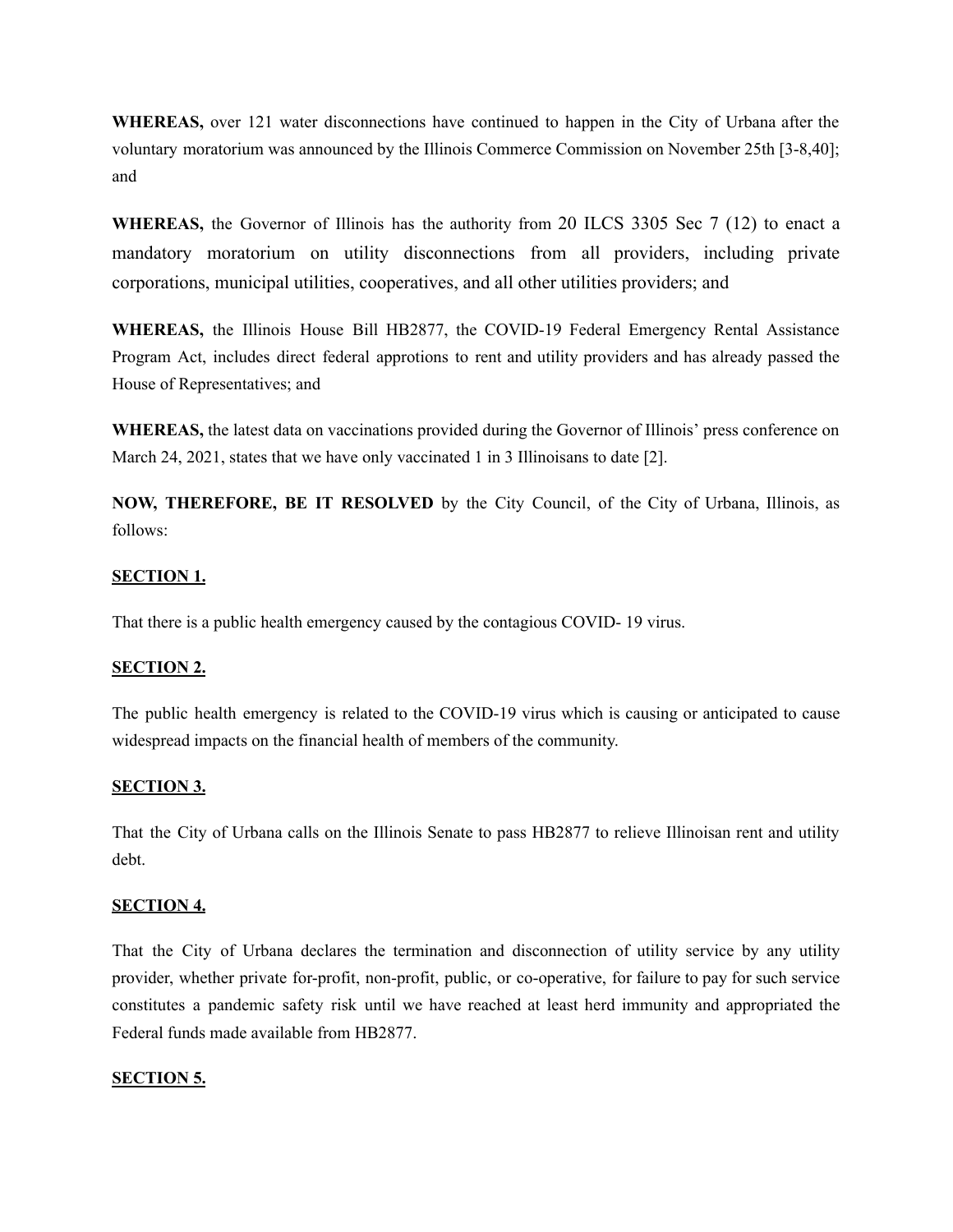That the City of Urbana calls on the Illinois Governor to enact a mandatory moratorium on utility disconnections without means-testing.

**PASSED BY THE CITY COUNCIL** this **\_\_\_\_\_** day of **\_\_\_\_\_\_\_\_\_\_\_\_\_\_**, 2021**.**

AYES:

NAYS:

ABSTENTIONS:

Phyllis D. Clark, City Clerk

**\_\_\_\_\_\_\_\_\_\_\_\_\_\_\_\_\_\_\_\_\_\_\_\_\_\_\_\_\_\_\_\_\_\_\_\_\_\_**

**\_\_\_\_\_\_\_\_\_\_\_\_\_\_\_\_\_\_\_\_\_\_\_\_\_\_\_\_\_\_\_\_\_\_\_\_\_\_**

**APPROVED BY THE MAYOR** this \_\_\_ day of \_\_\_\_\_\_\_\_\_\_\_\_\_\_\_\_\_, 2021.

Diane Wolfe Marlin, Mayor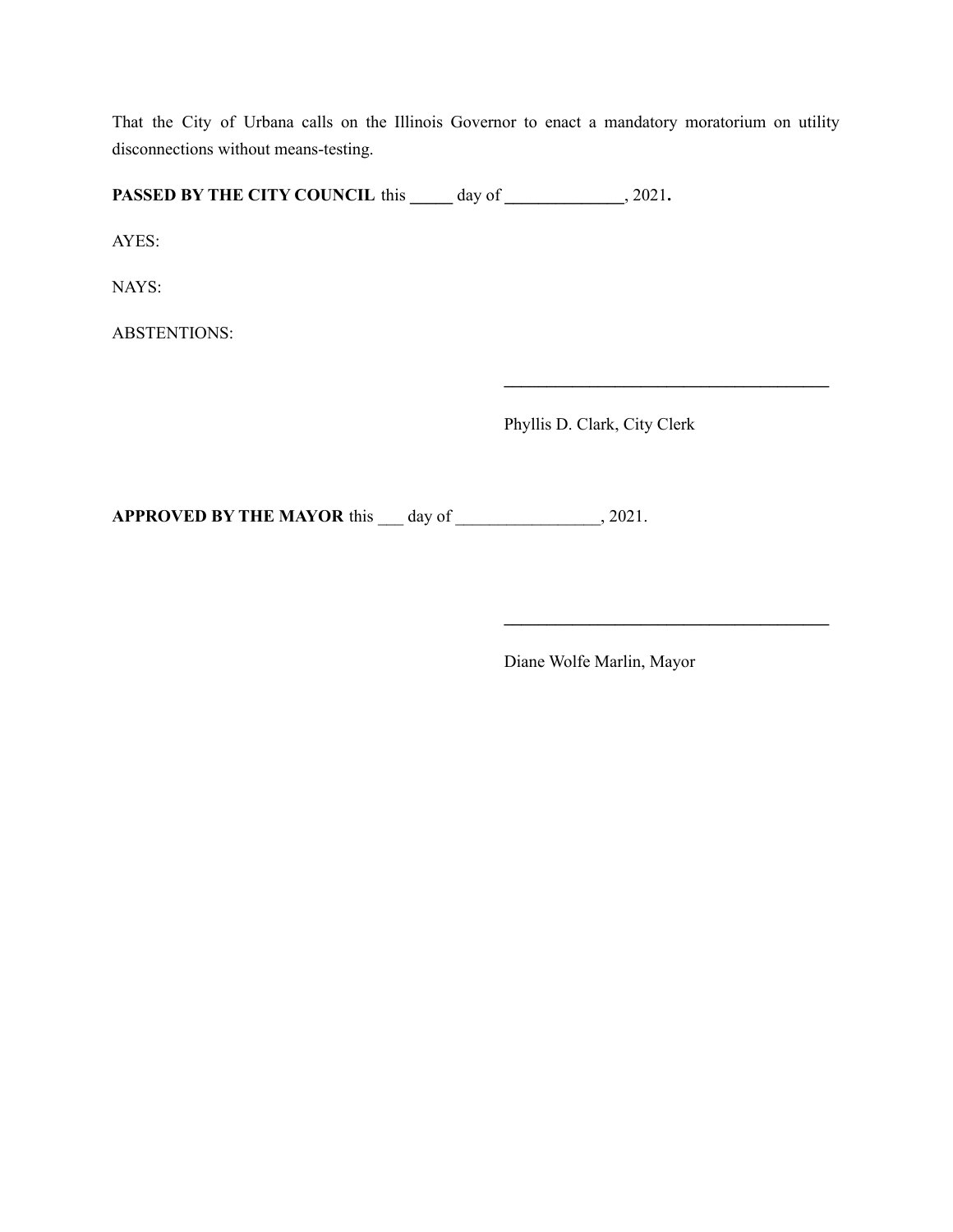## **REFERENCES**

- 1. Increase in coronavirus measures in Illinois on October 29th relative to October 1st (<https://twitter.com/GovPritzker/status/1321906013142921217>)
- 2. Nearly 1 in 3 Illinoisans at or above the age of 16 vaccinated at 7 mins and 45 seconds into the March 24, 2021 Press Conference (<https://www.facebook.com/watch/live/?v=267590335074753&t=465>)
- 3. Aqua Illinois, Inc. Compliance Filing Monthly Credit and Collections Data Report for February 2021 pursuant to Paragraph 12.b of the June 10, 2020 Stipulation ([https://www.icc.illinois.gov/docket/P2020-0309/documents/309111/files/538775.pdf\)](https://www.icc.illinois.gov/docket/P2020-0309/documents/309111/files/538775.pdf)
- 4. Illinois-American Water Company Compliance Filing Monthly Credit and Collections Data Report for February 2021 pursuant to Paragraph 12.b of the June 10, 2020 Stipulation ([https://www.icc.illinois.gov/docket/P2020-0309/documents/309077/files/538729.pdf\)](https://www.icc.illinois.gov/docket/P2020-0309/documents/309077/files/538729.pdf)
- 5. Aqua Illinois, Inc.'s Compliance Filing Monthly Credit and Collections Data Report (January 2021 data) pursuant to Stipulation Paragraph 12.b ([https://www.icc.illinois.gov/docket/P2020-0309/documents/307962/files/536925.pdf\)](https://www.icc.illinois.gov/docket/P2020-0309/documents/307962/files/536925.pdf)
- 6. Compliance Filing to the Commission's June 18, 2020 Order and the June 10, 2020 Stipulation on behalf of Illinois-American Water Company for January 2021 ([https://www.icc.illinois.gov/docket/P2020-0309/documents/307957/files/536914.pdf\)](https://www.icc.illinois.gov/docket/P2020-0309/documents/307957/files/536914.pdf)
- 7. Aqua Illinois, Inc. Compliance Filing Monthly Credit and Collections Data Report (December 2020 data) (Stipulation Paragraph 12.b) ([https://www.icc.illinois.gov/docket/P2020-0309/documents/306927/files/534998.pdf\)](https://www.icc.illinois.gov/docket/P2020-0309/documents/306927/files/534998.pdf)
- 8. Illinois American Water Company Compliance Filing Monthly Credit and Collections Data Report (December 2020 data) (Stipulation Paragraph 12.b) ([https://www.icc.illinois.gov/docket/P2020-0309/documents/306921/files/534990.pdf\)](https://www.icc.illinois.gov/docket/P2020-0309/documents/306921/files/534990.pdf)
- 9. Utility Services of Illinois, Inc.'s Monthly Credit and Collections Data Report for September 2020 pursuant to Stipulation Paragraph 12.b to the Commission's June 18, 2020 Order ([https://www.icc.illinois.gov/docket/P2020-0309/documents/304221/files/530427.pdf\)](https://www.icc.illinois.gov/docket/P2020-0309/documents/304221/files/530427.pdf)
- 10. Aqua Illinois, Inc.'s Compliance Filing Monthly Credit and Collections Data Report for September 2020 pursuant to Stipulation Paragraph 12.b ([https://www.icc.illinois.gov/docket/P2020-0309/documents/304216/files/530420.pdf\)](https://www.icc.illinois.gov/docket/P2020-0309/documents/304216/files/530420.pdf)
- 11. Illinois-American Water Company Compliance Filing Monthly Credit and Collections Data Report (November 2020 data) (Stipulation Paragraph 12.b of the June 10, 2020 Stipulation) ([https://www.icc.illinois.gov/docket/P2020-0309/documents/305991/files/533489.pdf\)](https://www.icc.illinois.gov/docket/P2020-0309/documents/305991/files/533489.pdf)
- 12. Ameren Illinois Company's Monthly Credit and Collections Report in Compliance with Paragraphs 12(a) and 12(c) of the Stipulation pursuant to Commission's Order dated June 18,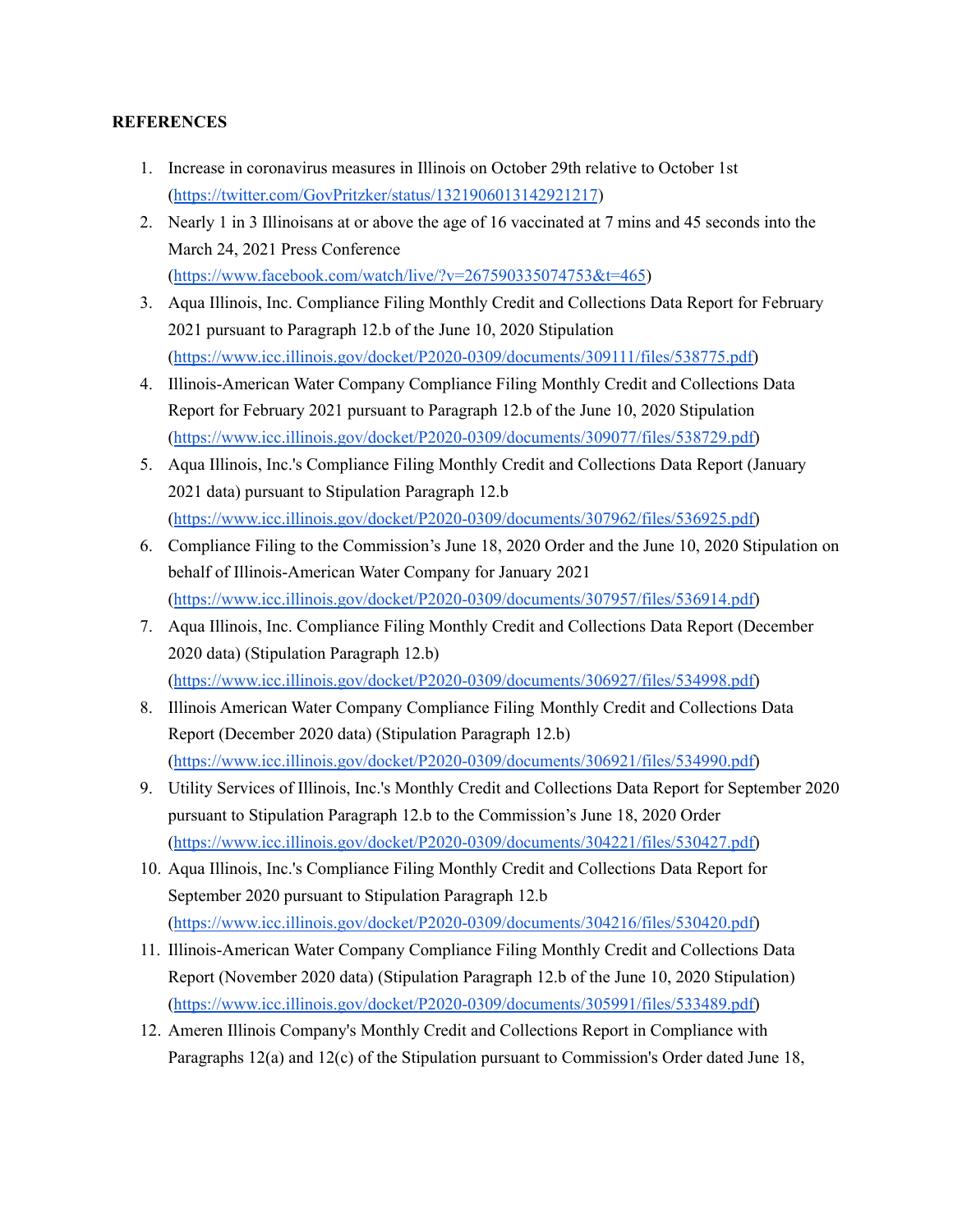2020 for November 2020

([https://www.icc.illinois.gov/docket/P2020-0309/documents/305994/files/533498.pdf\)](https://www.icc.illinois.gov/docket/P2020-0309/documents/305994/files/533498.pdf)

- 13. Illinois-American Water Company Compliance Filing Monthly Credit and Collections Data Report (October 2020 data) (Stipulation Paragraph 12.b of the June 10, 2020 Stipulation) ([https://www.icc.illinois.gov/docket/P2020-0309/documents/305101/files/532015.pdf\)](https://www.icc.illinois.gov/docket/P2020-0309/documents/305101/files/532015.pdf)
- 14. Ameren Illinois Company's Monthly Credit and Collections Report in Compliance with Paragraphs 12(a) and 12(c) of the Stipulation pursuant to Commission's Order dated June 18, 2020 for October 2020

([https://www.icc.illinois.gov/docket/P2020-0309/documents/305093/files/532001.pdf\)](https://www.icc.illinois.gov/docket/P2020-0309/documents/305093/files/532001.pdf)

15. Ameren Illinois Company's Monthly Credit and Collections Report in Compliance with Paragraphs 12(a) and 12(c) of the Stipulation pursuant to Commission's Order dated June 18, 2020 for September 2020

([https://www.icc.illinois.gov/docket/P2020-0309/documents/304235/files/530447.pdf\)](https://www.icc.illinois.gov/docket/P2020-0309/documents/304235/files/530447.pdf)

- 16. Illinois-American Water Company's Compliance Filing Monthly Credit and Collections Data Report for September 2020 pursuant to Stipulation Paragraph 12.b ([https://www.icc.illinois.gov/docket/P2020-0309/documents/304217/files/530422.pdf\)](https://www.icc.illinois.gov/docket/P2020-0309/documents/304217/files/530422.pdf)
- 17. Aqua Illinois, Inc. Compliance Filing Monthly Credit and Collections Data Report (November 2020 data) (Stipulation Paragraph 12.b of the June 10, 2020 Stipulation) ([https://www.icc.illinois.gov/docket/P2020-0309/documents/305990/files/533487.pdf\)](https://www.icc.illinois.gov/docket/P2020-0309/documents/305990/files/533487.pdf)
- 18. Utility Services of Illinois, Inc.'s Monthly Credit and Collections Data Report for November 2020 pursuant to Stipulation Paragraph 12.b to the Commission's June 18, 2020 Order ([https://www.icc.illinois.gov/docket/P2020-0309/documents/305986/files/533479.pdf\)](https://www.icc.illinois.gov/docket/P2020-0309/documents/305986/files/533479.pdf)
- 19. Compliance Filing to Paragraph 12 of the Large Utility Stipulation as Appendix 1 to its June 18, 2020 Order on behalf of Northern Illinois Gas Company d/b/a Nicor Gas Company for November 2020 [\(https://www.icc.illinois.gov/docket/P2020-0309/documents/305997/files/533504.pdf](https://www.icc.illinois.gov/docket/P2020-0309/documents/305997/files/533504.pdf))
- 20. Compliance Filing Consumers Gas Company pursuant to paragraph 24 of Appendix 2 to the Commission's June 18, 2020 Order for the month of November 2020 ([https://www.icc.illinois.gov/docket/P2020-0309/documents/305993/files/533494.pdf\)](https://www.icc.illinois.gov/docket/P2020-0309/documents/305993/files/533494.pdf)
- 21. North Shore Gas Company Monthly Credit and Collections Data for November 2020 per Section 12 of the Appendix 1. Large Utility Group Stipulation pursuant to the Commission's Order dated June 18, 2020

([https://www.icc.illinois.gov/docket/P2020-0309/documents/305981/files/533471.pdf\)](https://www.icc.illinois.gov/docket/P2020-0309/documents/305981/files/533471.pdf)

22. The Peoples Gas Light and Coke Company Monthly Credit and Collections Data for November 2020 per Section 12 of the Appendix 1. Large Utility Group Stipulation pursuant to the Commission's Order dated June 18, 2020

([https://www.icc.illinois.gov/docket/P2020-0309/documents/305981/files/533472.pdf\)](https://www.icc.illinois.gov/docket/P2020-0309/documents/305981/files/533472.pdf)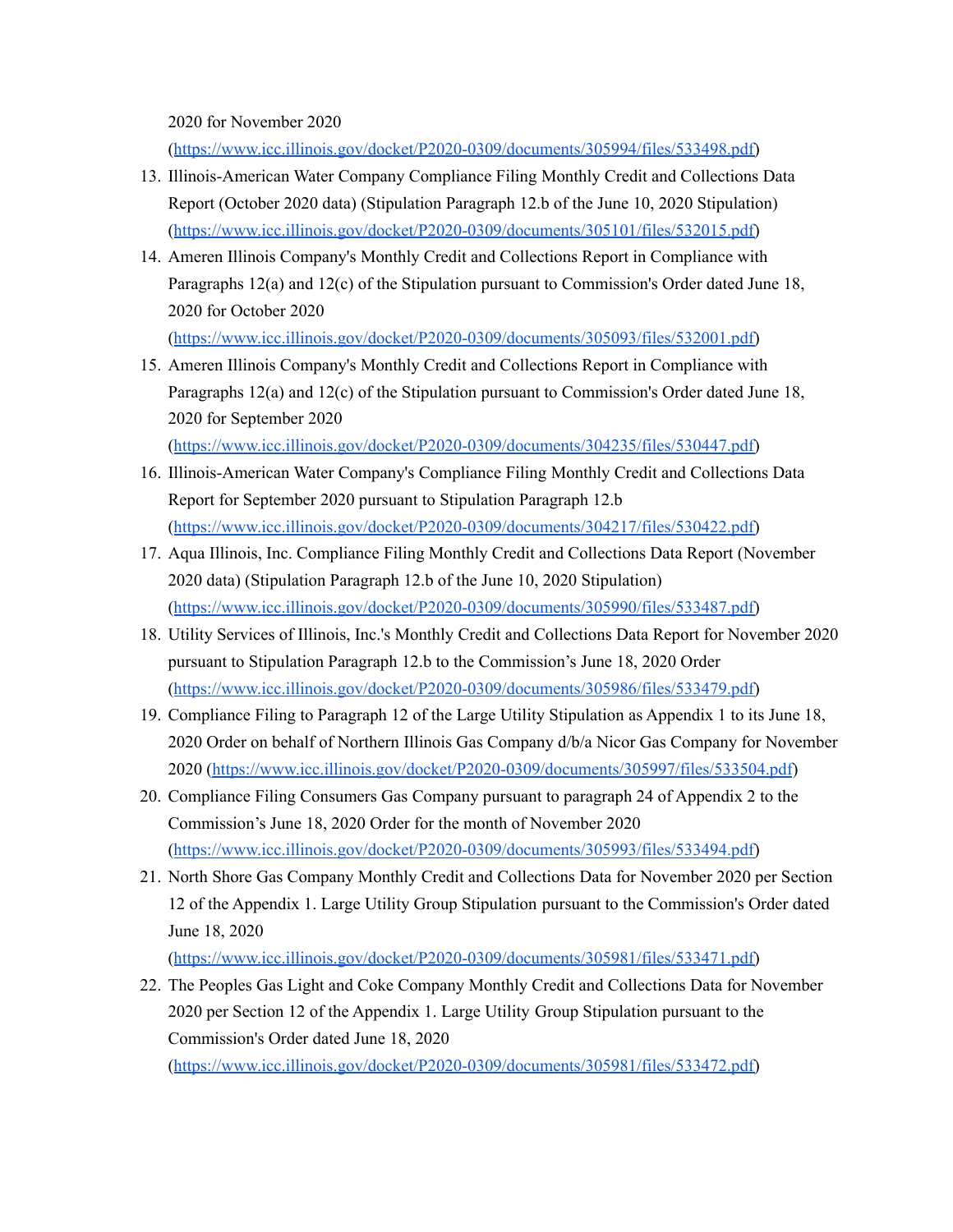- 23. Compliance Filing November 2020 to Paragraph 12 and Exhibit 1 of the Large Utility Stipulation as Appendix 1 in June 18, 2020 Order of Commonwealth Edison Company ([https://www.icc.illinois.gov/docket/P2020-0309/documents/305992/files/533492.pdf\)](https://www.icc.illinois.gov/docket/P2020-0309/documents/305992/files/533492.pdf)
- 24. Compliance Filing Consumers Gas Company pursuant to paragraph 24 of Appendix 2 to the Commission's June 18, 2020 Order for the month of October 2020 ([https://www.icc.illinois.gov/docket/P2020-0309/documents/305121/files/532064.pdf\)](https://www.icc.illinois.gov/docket/P2020-0309/documents/305121/files/532064.pdf)
- 25. North Shore Gas Company Monthly Credit and Collections Data for October 2020 per Section 12 of the Appendix 1. Large Utility Group Stipulation pursuant to the Commission's Order dated June 18, 2020

(<https://www.icc.illinois.gov/docket/P2020-0309/documents/305113/files/532051.pdf>)

- 26. The Peoples Gas Light and Coke Company Monthly Credit and Collections Data for October 2020 per Section 12 of the Appendix 1. Large Utility Group Stipulation pursuant to the Commission's Order dated June 18, 2020 (<https://www.icc.illinois.gov/docket/P2020-0309/documents/305113/files/532052.pdf>)
- 27. Compliance Filing October 2020 to Paragraph 12 and Exhibit 1 of the Large Utility Stipulation as Appendix 1 in June 18, 2020 Order of Commonwealth Edison Company (<https://www.icc.illinois.gov/docket/P2020-0309/documents/305110/files/532043.pdf>)
- 28. Compliance Filing to Paragraph 12 of the Large Utility Stipulation as Appendix 1 to its June 18, 2020 Order on behalf of Northern Illinois Gas Company d/b/a Nicor Gas Company for October 2020 [\(https://www.icc.illinois.gov/docket/P2020-0309/documents/305106/files/532030.pdf](https://www.icc.illinois.gov/docket/P2020-0309/documents/305106/files/532030.pdf))
- 29. Utility Services of Illinois, Inc. Monthly Credit and Collections Data Report (October 2020 data) (Stipulation Paragraph 12.b of the June 10, 2020 Stipulation) ([https://www.icc.illinois.gov/docket/P2020-0309/documents/305103/files/532019.pdf\)](https://www.icc.illinois.gov/docket/P2020-0309/documents/305103/files/532019.pdf)
- 30. Aqua Illinois, Inc. Compliance Filing Monthly Credit and Collections Data Report (October 2020 data) (Stipulation Paragraph 12.b of the June 10, 2020 Stipulation) ([https://www.icc.illinois.gov/docket/P2020-0309/documents/305092/files/531997.pdf\)](https://www.icc.illinois.gov/docket/P2020-0309/documents/305092/files/531997.pdf)
- 31. Compliance Filing to Paragraph 12 of the Large Utility Stipulation as Appendix 1 to its June 18, 2020 Order on behalf of Northern Illinois Gas Company d/b/a Nicor Gas Company for September 2020 [\(https://www.icc.illinois.gov/docket/P2020-0309/documents/304276/files/530508.pdf](https://www.icc.illinois.gov/docket/P2020-0309/documents/304276/files/530508.pdf))
- 32. Consumer Gas Company's Compliance Filing pursuant to Paragraph 24 of Appendix 2 of the Commission's June 18, 2020 Order for September 2020 ([https://www.icc.illinois.gov/docket/P2020-0309/documents/304270/files/530495.pdf\)](https://www.icc.illinois.gov/docket/P2020-0309/documents/304270/files/530495.pdf)
- 33. Compliance Filing to Commission's Order dated June 18, 2020, Section 12 of the Exhibit 1 Large Utility Group Stipulation for North Shore Gas Company ([https://www.icc.illinois.gov/docket/P2020-0309/documents/304241/files/530453.pdf\)](https://www.icc.illinois.gov/docket/P2020-0309/documents/304241/files/530453.pdf)